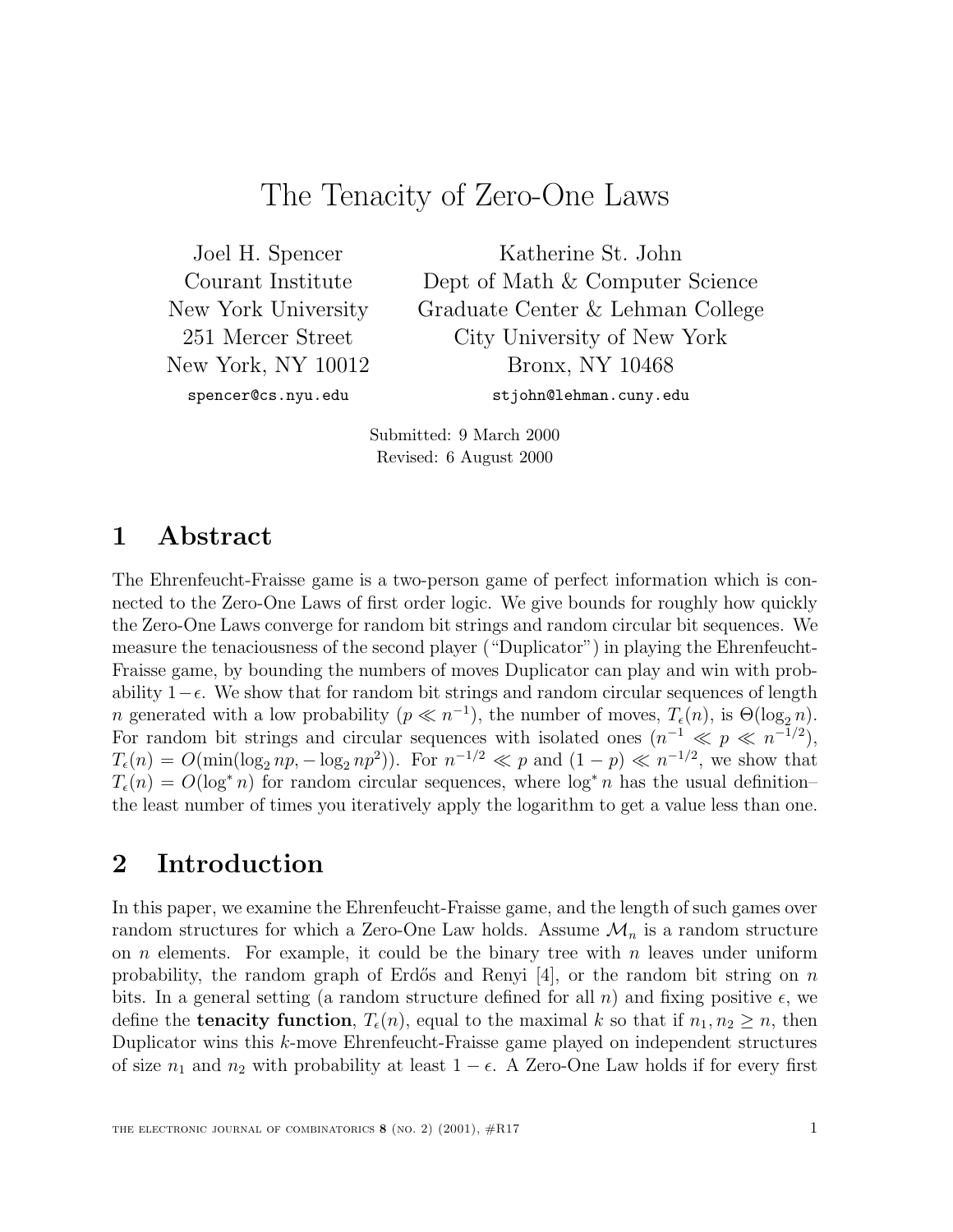order sentence,  $\phi$ , and random structure of size n,  $\mathcal{M}_n$ :

$$
\lim_{n \to \infty} \Pr[\mathcal{M}_n \models \phi] = 0 \text{ or } 1
$$

where  $\mathcal{M} \models \phi$  is an abbreviation for " $\mathcal M$  has the property  $\phi$ ." In terms of the Ehrenfeucht-Fraisse game, a Zero-One Law implies that, for every  $k$ , Duplicator will eventually win, and  $T_{\epsilon}(n) \to \infty$  (this is not obvious, see [6] for more details). But how quickly does the tenacity function grow?

The answer varies for different random structures. The choice of  $\epsilon$  has little effect in the overall answer, and we focus on the growth rates in terms of the size of the structures. While this paper concentrates on random bit strings and random circular orders, we could also look at the growth rates for other random structures such as the random graph of Erdős and Renyi [4] and random binary trees.

## **2.1 The Ehrenfeucht-Fraisse Game**

In the Ehrenfeucht-Fraisse Game, the players alternate placing pebbles on one of two structures that serve as the game boards. The number of rounds that are played correspond to the complexity of first order sentences considered. Given two structures,  $\mathcal{M}_1$ and  $\mathcal{M}_2$ ,  $\mathcal{M}_1$  and  $\mathcal{M}_2$  are indistinguishable by first order sentences with quantifier rank at most k (written  $\mathcal{M}_1 \equiv_k \mathcal{M}_2$ ) if and only if the second player has a winning strategy for every k-move Ehrenfeucht-Fraisse game played on  $\mathcal{M}_1$  and  $\mathcal{M}_2$ . We define the game below:

**Definition 1** The k-move Ehrenfeucht-Fraisse game (EF game) on  $\mathcal{M}_1$  and  $\mathcal{M}_2$ is a two-person game of perfect information. For the game, we have:

- **Players:** There are two players:
	- **–** Player I, often called Spoiler, who tries to ruin any correspondence between the structures.
	- **–** Player II, often called Duplicator, who tries to duplicate Spoiler's last move.
- **Equipment:** We have k pairs of pebbles and the two structures  $\mathcal{M}_1$  and  $\mathcal{M}_2$  as game boards.
- **Moves:** The players take turns moving. At the *i*th move, the Spoiler chooses a structure and places his ith pebble on an element in that structure. Duplicator then places her ith pebble on an element in the other structure.
- **Winning:** If after any of Duplicator's moves, the substructures induced by the pebbles are not isomorphic, then Spoiler wins. After both players have played k moves, if Spoiler has not won, then Duplicator wins.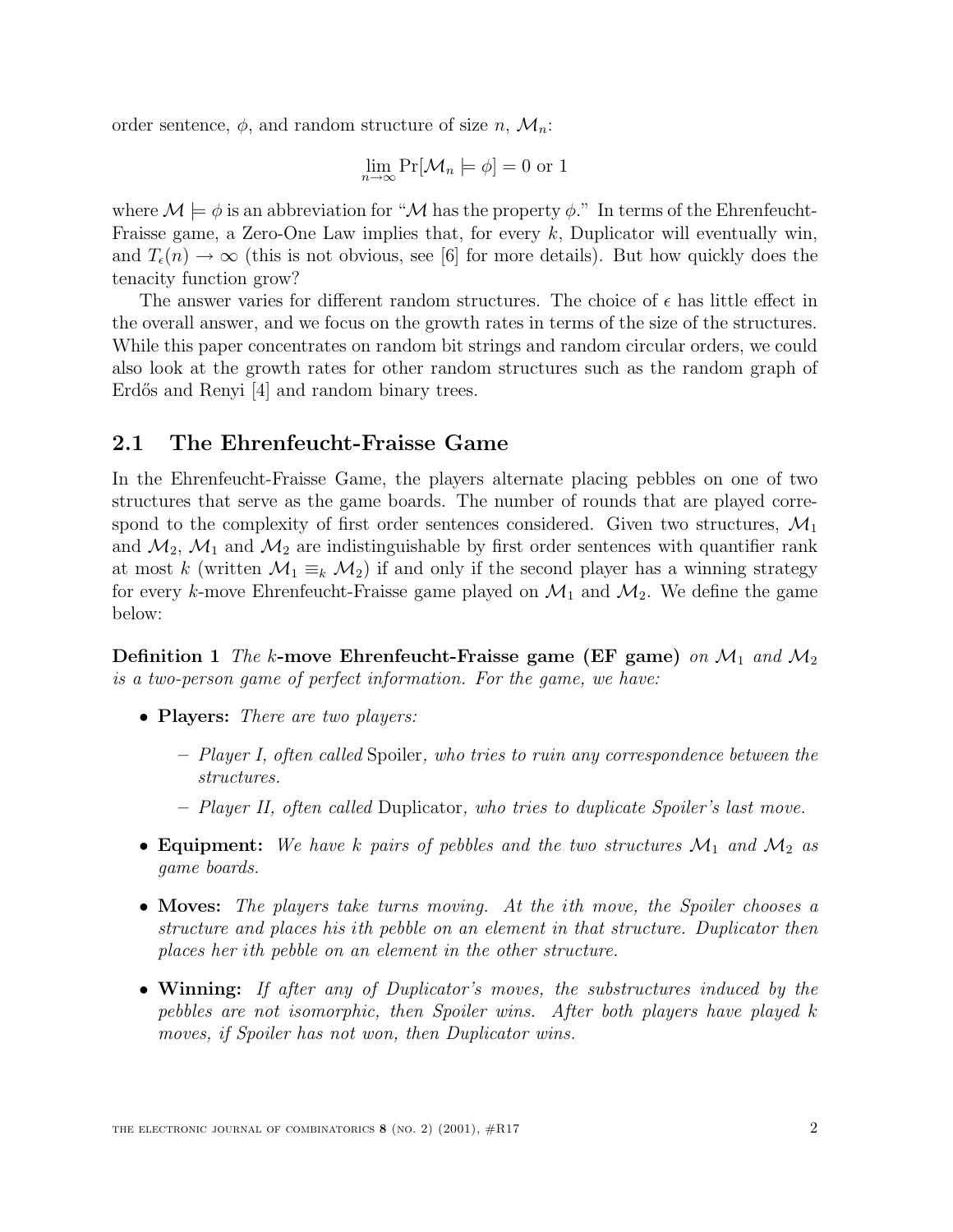

Figure 1:  $K_3$  and  $K_4$ 

For example, let  $K_3$  and  $K_4$  be the complete graphs on 3 and 4 vertices, respectively (see Figure 1). Then  $K_3 \neq K_4$ , since Spoiler can place each pebble on a different vertex in  $K_4$ , and Duplicator has no response in  $K_3$  since there are only 3 vertices. However, there is a winning strategy for Duplicator to win the 3-move game (i.e.  $K_3 \equiv_3 K_4$ ). To win, Duplicator needs to maintain an isomorphism between the substructures induced by the pebbles, after every move. But, in this case, since every pair of distinct vertices are connected, only equality matters in the placement of pebbles (that is, if the ith and jth pebble are on the same vertex in the first structure, then they need to be in second structure for Duplicator to win). So, on these structures, Duplicator has a winning strategy if and only if the number of moves is less than the number of vertices in either structure.

### **2.2 Random Bit Strings and Random Circular Sequences**

We concentrate on bit strings, that is ordered strings of zeros and ones, and circular orders of bit sequences. Let n be a positive integer, and  $0 \leq p(n) \leq 1$ . We will write  $U(i)$  if the ith bit is "on" in the string, and  $\neg U(i)$  if the ith bit is "off." U is an unary predicate– there are  $2^n$  possible choices for such a predicate over n elements. The random bit string  $U_{n,p}$  is a probability space over predicates U on  $[n] = \{1,\ldots,n\}$  with the probabilities determined by  $Pr[U(x)] = p(n)$ , for  $1 \leq x \leq n$ , and the events  $U(x)$  are mutually independent over  $1 \leq x \leq n$ . Similarly, the random circular bit sequence  $C_{n,p}$  is a probability space over predicates U on  $[n] = \{1, \ldots, n\}$  with the probabilities determined by  $Pr[U(x)] = p(n)$ , for  $1 \le x \le n$ , and the events  $U(x)$  are mutually independent over  $1 \leq x \leq n$ . A bit string is a linearly ordered sequence of zeros and ones, while a circular order roughly is a bit string with the ends "glued" together. The bit strings have an underlying order to their bits, and we will write  $i \leq j$  if the *i*th bit comes before the *j*th bit. For the circular ordering, there is no beginning or end, we can only talk about the order of two elements with respect to a third. We will write  $cc(i, j, k)$  if j is between i and  $k$  (see Figure 2), when moving in a counter-clockwise direction.

We form statements about the bit strings and circular orders using  $=$  (equality),  $\leq$ (linear order for bit strings) or  $cc$  (counterclockwise order for circular sequences),  $U$  (an unary predicate, indicating if a bit is one or zero), the binary connectives ∨ (disjunction) and ∧ (conjunction), ¬ (negation), and the first order quantifiers ∃ (existential quantification) and ∀ (universal quantification). "First-order" refers to the range of the quantifiers–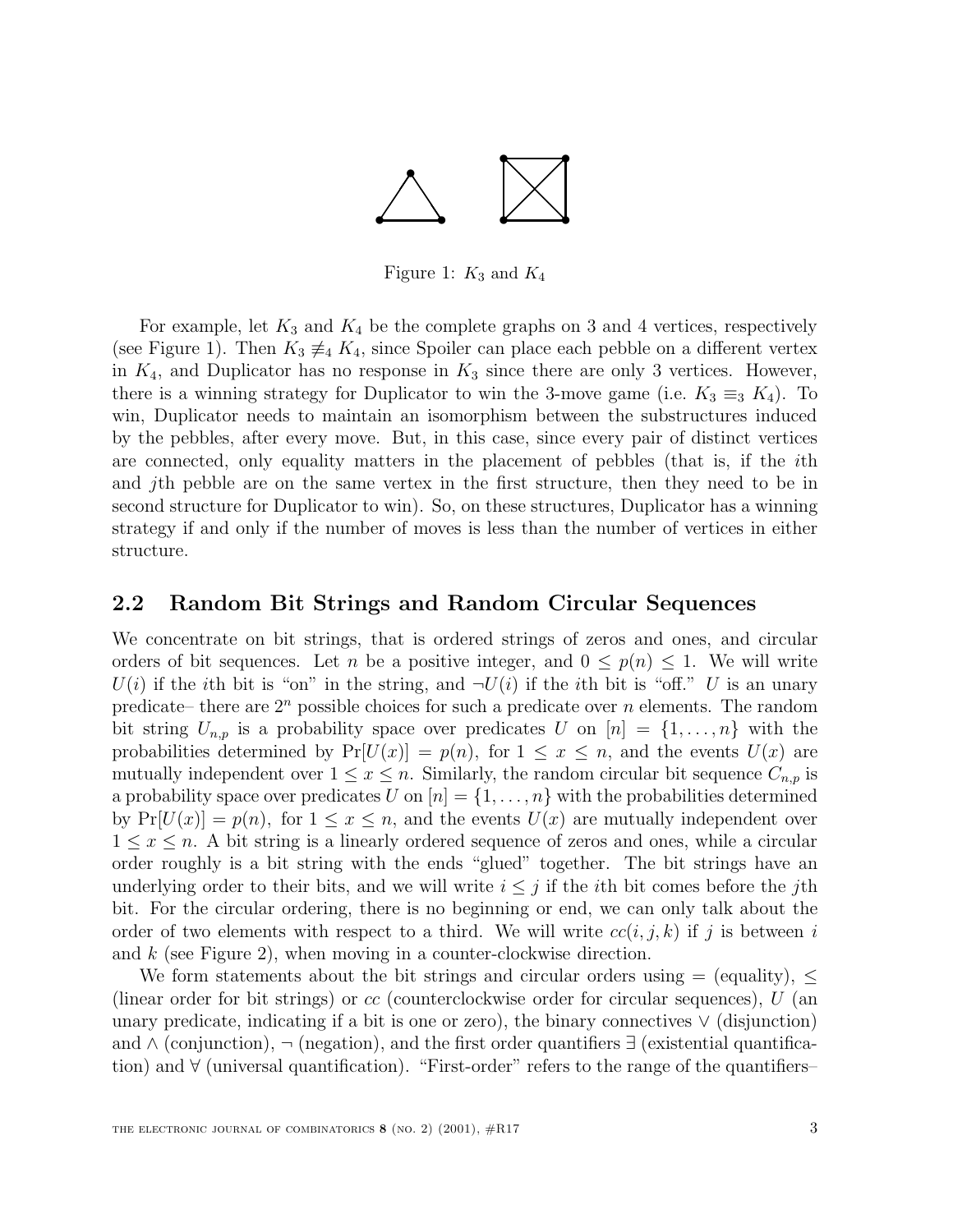

Figure 2: A circular bit sequence with  $cc(i, j, k)$ 

we only allow quantification over variables, not sets of variables. For example, let  $\phi$  be the first order sentence for bit strings:

$$
(\exists x)(\forall y)(x \le y)
$$

 $\phi$  expresses the property that there is a least element. The x and y are assumed to range over elements of the universe, or underlying set of the structure. The sentence

$$
(\exists x)[U(x) \land (\forall y)(x \le y)]
$$

expresses the property that the bit string starts with a one. No equivalent statement can be made in the circular language as there is no notion of least element. We can, however, express the property that there exists two consecutive ones by the first order sentence:

$$
(\exists x)(\exists y)[x \neq y \land U(x) \land U(y) \land \neg (\exists z)(cc(x, z, y))]
$$

While many things can be expressed using first order sentences, many cannot. For example, there is no first order sentence that captures the property that a structure's underlying set has an even number of elements (see [3], p. 21). That is, there is no first order sentence  $\phi$  such that for every model  $\mathcal{M}, \mathcal{M} \models \phi \iff m$  is even.

By the work of Dolan [2], the random bit string satisfies the Zero-One law for  $p(n) \ll$  $n^{-1}$  and  $n^{-1} \ll p(n) \ll n^{-1/2}$ . Dolan also showed that the Zero-One Law does not hold for bit strings with  $n^{-1/k} \ll p(n) \ll n^{-1/(k+1)}$ ,  $k > 1$ . In [5], Shelah and Spencer showed that for  $p(n) \ll n^{-1}$  or  $n^{-1/k} \ll p(n) \ll n^{-1/(k+1)}, k > 1$ , a Zero-One Law holds for circular sequences. (The same result holds for  $1 - p(n) \ll n^{-1}$  or  $n^{-1/k} \ll 1 - p(n) \ll 1$  $n^{-1/(k+1)}$ ,  $k > 1$ .)

# **3 Very, Very Sparse**

When the probability generating the random bit strings and circular sequences is small,  $p \ll n^{-1}$ , then, almost surely, ones do not occur, and a Zero-One Law holds (see [7]). We will focus on bit strings in this section, but the results hold also for circular sequences.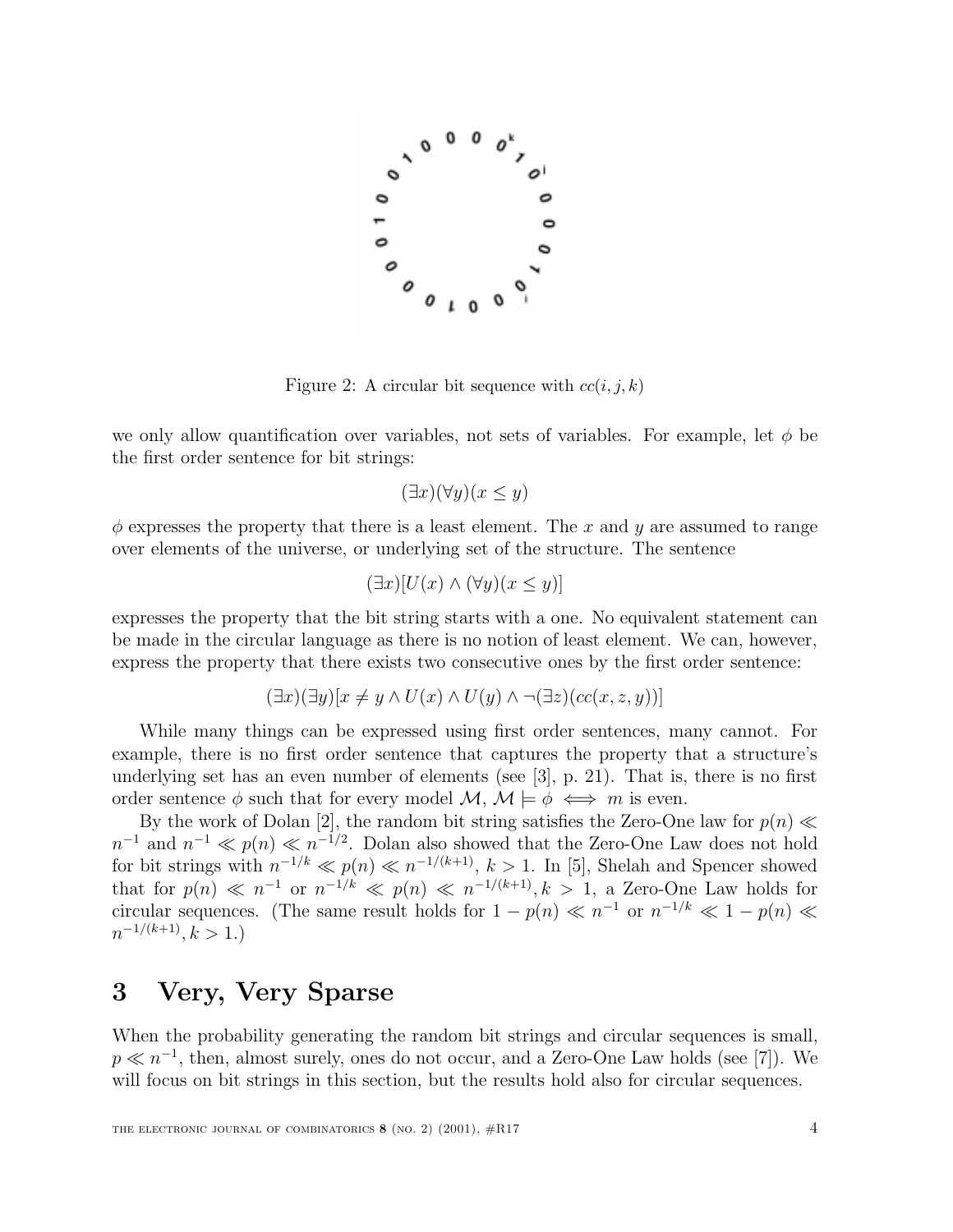Since the random bit string for these probabilities is just a string of zeros, the game on any structures reduces to counting the number of bits. For  $n_1, n_2 \geq 2^k - 1$ , Duplicator wins the k-move game on  $U_{n_1}$  and  $U_{n_2}$ . We omit the proof of this since it can be found in many places, including [3]. Instead, we give an example to illustrate why this fact is true. Consider the Ehrenfeucht-Fraisse game on  $U_7$  and  $U_8$ :

> $U_7$   $U_8$ [0000000] [00000000]

Let's play a 3-move game on these bit strings. Spoiler moves first. His goal is to illustrate the difference between the bit strings, which, in this case, is just their differing lengths. Assume Spoiler places his first pebble (call it  $s_1$ ) on the middle bit of  $U_7$ :

U<sup>7</sup> U<sup>8</sup> [000 0 000] ↑ s1 [00000000]

Duplicator tries to duplicate Spoiler's last move on the other bit string,  $U_8$ . Let's assume that she chooses to place her pebble  $(d_1)$  on an element close to middle bit, say the fourth bit:

$$
\left[\begin{array}{ccccccc} & & U_7 & & & & & U_8 \\ 0 & 0 & 0 & 0 & 0 & 0 & 0 & 0 \\ & & & \uparrow & & & \uparrow & & & \uparrow \\ & & & s_1 & & & & d_1 & & \end{array}\right]
$$

Spoiler can choose to play his move on either bit string. Assume he responds by playing his second pebble,  $s_2$ , the seventh bit on  $U_8$ :

$$
\left[\begin{array}{ccccccc} & & U_7 & & & & & U_8 \\ 0 & 0 & 0 & 0 & 0 & 0 & 0 \\ & & & \uparrow & & & \uparrow & & \uparrow \\ & & & s_1 & & & & d_1 & s_2 \end{array}\right]
$$

Duplicator must respond with her move,  $d_2$ , on an element of  $U_7$ . Recall that if at the end of Duplicator's move, the substructures, induced by the pebbles are not isomorphic, then Spoiler wins. Since the  $d_1 < s_2$  in  $U_8$ , the choice of  $d_2$  must be greater than  $s_1$  in  $U_7$ , to maintain the correspondence of the structures and keep Duplicator in the game. This gives Duplicator the choice of the fifth, sixth, and seventh bits in  $U_7$ . Assume she chooses to place  $d_2$  on the sixth bit:

$$
\left[\begin{array}{ccccccc} & & U_7 & & & & & U_8 \\ 0 & 0 & 0 & 0 & 0 & 0 & 0 \\ & & \uparrow & & \uparrow & & \uparrow & & \uparrow \\ & & s_1 & & d_2 & & & d_1 & & s_2 \end{array}\right]
$$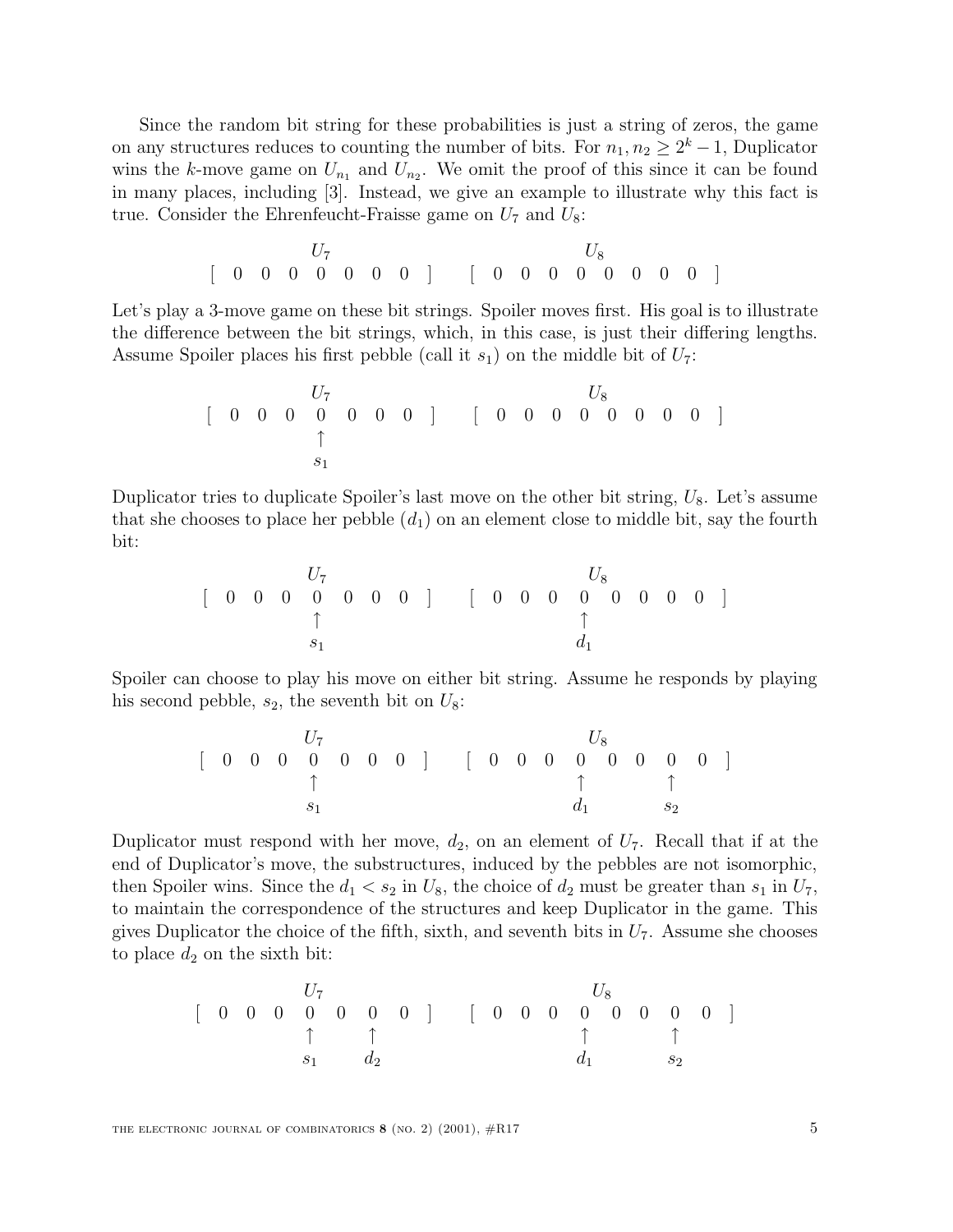We have that the first pebble is strictly less than the second in both structures, so Spoiler has not won yet. If we're playing the 3-move game, then this would be Spoiler's last move. For Spoiler to win, he needs to place his pebble such that Duplicator cannot duplicate the order of pebbles in the other structure. So, let's assume he puts his pebble,  $s_3$  between the pebbles in  $U_7$ :

$$
\left[\begin{array}{ccccccc} & & & U_7 & & & & & & U_8 \\ 0 & 0 & 0 & 0 & 0 & 0 & 0 & 0 \\ & & \uparrow & \uparrow & \uparrow & & & \uparrow & & \uparrow & & \uparrow \\ & & s_1 & s_3 & d_2 & & & & d_1 & & s_2 \end{array}\right]
$$

To keep up the correspondence, Duplicator must play between the pebbles on  $U_8$ :

$$
\left[\begin{array}{ccccccc} & & U_7 & & & & & U_8 \\ 0 & 0 & 0 & 0 & 0 & 0 & 0 \\ & & \uparrow & \uparrow & \uparrow & & & \uparrow & \uparrow & \uparrow \\ & & s_1 & s_3 & d_2 & & & & d_1 & d_3 & s_2 \end{array}\right]
$$

The substructures induced by the pebbles are isomorphic. So, Duplicator wins this 3 move game. In general, Duplicator's strategy at the  $i$ th round of a  $k$ -move game is if Spoiler plays within  $2^{(k-i)}$  of a placed pebble, then she plays her pebble with that exact distance to the corresponding pebble in her structure. If Spoiler plays farther than  $2^{(k-i)}$ from any pebble, then Duplicator plays "far" (greater than  $2^{(k-i)}$  at the *i*th round) from any pebble (but preserving the order).

If the game was to go on for just one more, Spoiler could win. To win, Spoiler plays his fourth pebble,  $s_4$ , between  $d_3$  and  $s_2$  on  $U_8$ :

$$
\left[\begin{array}{ccccccc} & & U_7 & & & & & U_8 \\ 0 & 0 & 0 & 0 & 0 & 0 & 0 \\ & & \uparrow & \uparrow & \uparrow & & & \uparrow & \uparrow & \uparrow & \uparrow \\ & & s_1 & s_3 & d_2 & & & & d_1 & d_3 & s_4 & s_2 \end{array}\right]
$$

To maintain the correspondence, Duplicator must play on a distinct element between  $s_3$ and  $d_2$  in  $U_7$ . Since there is no such element, Spoiler wins this 4-move game. Further analysis shows that Spoiler can always win the 4-move game played on  $U_7$  and  $U_8$ , and we write:  $U_7 \neq U_8$ . In general, Spoiler's strategy is to show the difference in length by splitting the smallest distance between any two placed pebbles or endpoints. If one of the structures has length less than  $2^k - 1$ , then Spoiler can show the difference within k moves.

Duplicator can win any k-move game on structures of size larger than  $2^k$ . So,  $T_e(n) \ge$ log<sub>2</sub> n. We also have that if the structures differ in size and one is smaller than  $2<sup>k</sup> - 1$ , then Spoiler has a winning strategy. This gives that Duplicator loses on such structures, and  $T_{\epsilon}(n) = O(\log_2 n)$ . Thus,  $T_{\epsilon}(n) = \Theta(\log_2 n)$ .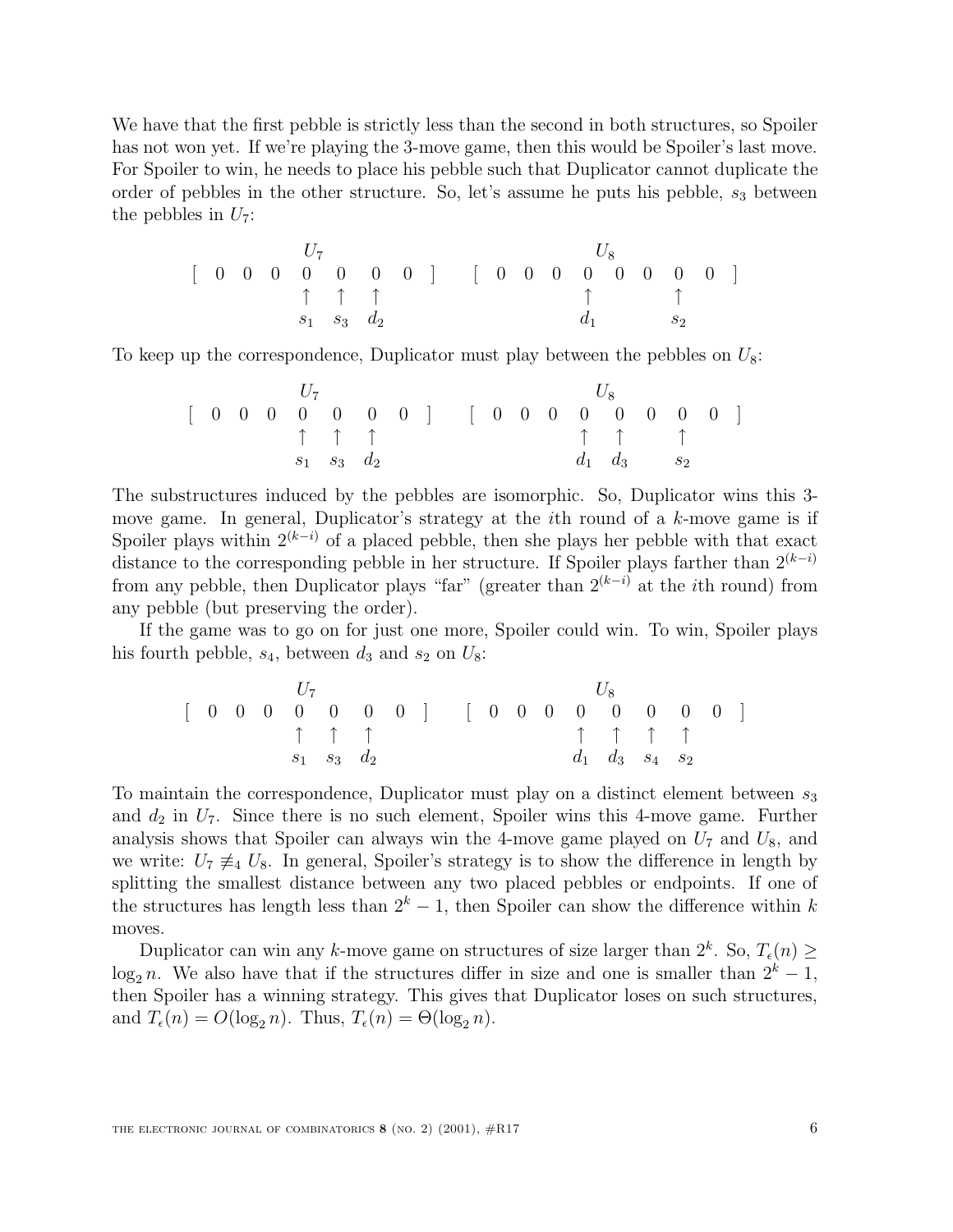# **4 Very sparse**

As in the section above, we will focus on random bit strings, but a Zero-One Law holds for both bit strings and circular sequences, as do the results of this section.

For  $n^{-1} \ll p \ll n^{-1/2}$ , we shall see that the resulting structures almost surely have arbitrarily many ones, and the ones that do occur are isolated from one another by arbitrarily many zeros. The players' strategies for Ehrenfeucht-Fraisse game become much more interesting. As in Section 3, Spoiler can win the  $k$ -move game if the lengths of the structures are different and at least one has length less than  $2<sup>k</sup> - 1$ . So, we have an upper bound,  $T_{\epsilon}(n) = O(\log_2 n)$ . We can improve this bound by examining the conditions which give a winning strategy for Duplicator.

Before giving sufficient conditions for Duplicator, let's look at a game on two structures,  $U$  and  $V$ :

## $U$   $V$ [000100100001000100] [000010000010001000]

Spoiler's goal is illustrate the differences between the two structures. Duplicator's strategy is two-fold, depending on whether Spoiler plays on a one or zero. If he played on a one, then Duplicator must also play a one. If the moves are restricted to the elements that are ones, then we can view the game as occurring on an ordered structure of identical elements, as in Section 3. The strategies from Section 3 serve both players well, and if the number of ones in both structures is greater than  $2^k$ , Duplicator wins the k-move game played only on the ones.

If Spoiler plays on a zero, Duplicator must play on a zero, with the same relative position as Spoiler's move. For example, assume Spoiler placed his pebble,  $s<sub>1</sub>$ , two elements before the second one:

$$
\begin{array}{ccc} & U & & V \\ [000100100001000100] & [00001000 & 0 & 010001000] \\ & & \uparrow & & \\ & s_1 & & \end{array}
$$

Let's view Spoiler's move as actually three moves: the placement of  $s_1$ , plus the placement of two more "shadow" pebbles,  $S_1$  and  $S_2$  on ones nearest to Spoiler's move:

$$
\begin{array}{ccccccccc} & & & & & V & & & \\ & & & & & & V & & & \\ \hline [0001001000010001000] & & & & & 1 & 000 & 0 & 1 & 0001000] & \\ & & & \uparrow & & \uparrow & & \uparrow & & \\ & & & S_1 & & S_1 & & S_2 & & \end{array}
$$

These extra shadow pebbles are used only by Duplicator to determine her next move and are not a part of the actual game. For Duplicator's next move, we first, using the strategy for playing on the ones from Section 3, place the "shadow" pebbles,  $D_1$  and  $D_2$ :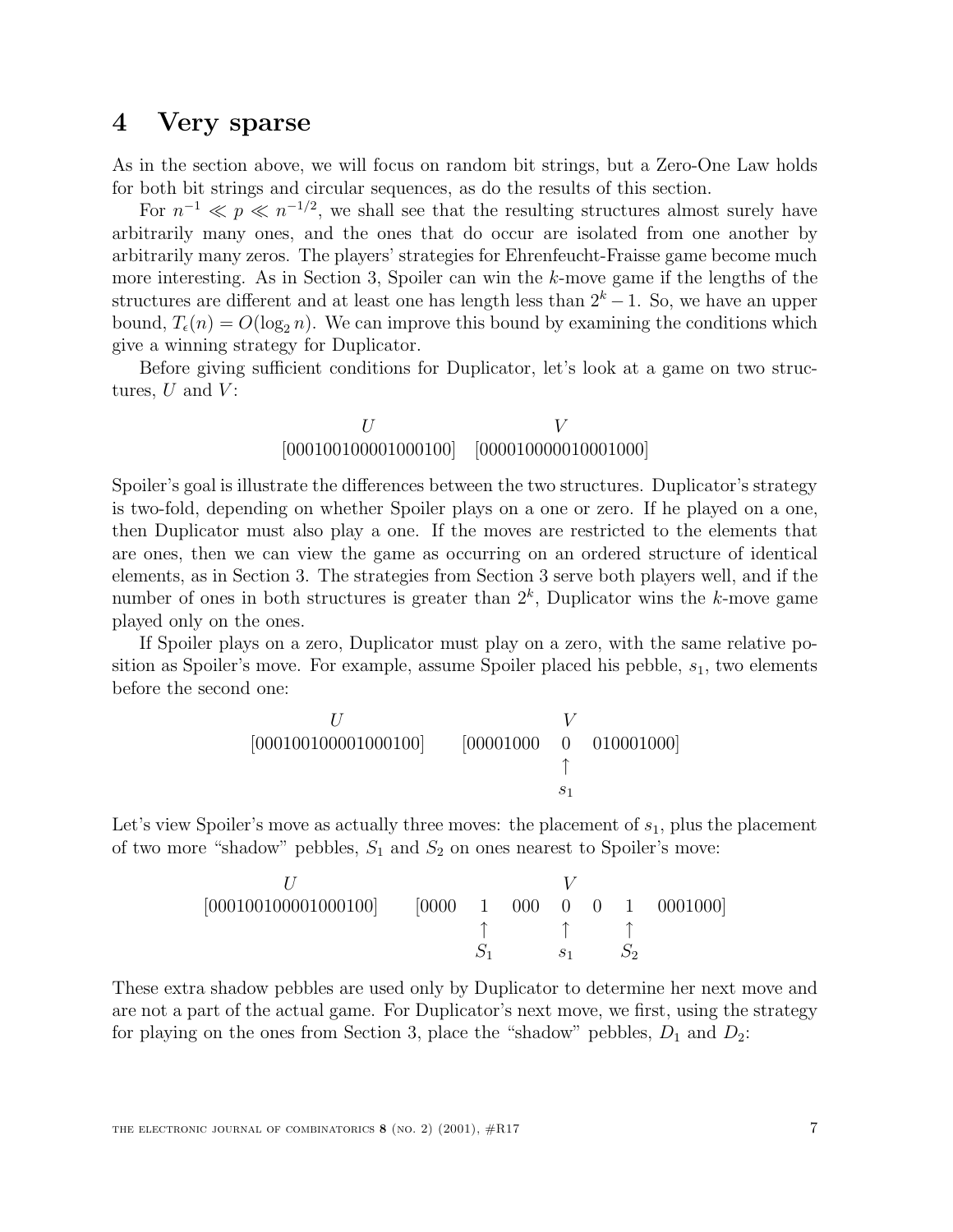$$
\begin{bmatrix} 000 & 1 & 00 & 1 & 00001000100 \\ \uparrow & \uparrow & \uparrow & \uparrow & \uparrow & \uparrow & \uparrow & \uparrow \\ D_1 & D_2 & & & S_1 & S_1 & S_2 \end{bmatrix}
$$

The placement of the "real" pebble now reduces to a game on the strings of zeros between the shadow pebbles:  $[00]$  in U and  $[00000]$  in V. If these subintervals have length at least  $2^i$ , where i is the number of moves left in the game, than Duplicator has a winning strategy on this substructure.

To summarize the discussion above: Duplicator has a winning strategy for the k-move game if:

- 1. The lengths of both structures are greater than  $2^k$ .
- 2. The number of ones in each structure is greater than  $2^k$ .
- 3. The distance between any two ones in each structure is greater than  $2<sup>k</sup>$ . Also, the distance between any one and an endpoint is greater than  $2^k$ .

In [7], these conditions for Duplicator to win the k-move game were shown to be necessary (following from the definition of "k-types").

Given n, for what k will these conditions hold  $1 - \epsilon$  of the time? We have already addressed the first condition above. We would like the second and third condition to hold at least  $1 - \epsilon$  amount of the time. For the second condition to hold, we need that the number of ones is greater than  $2^k$  at least  $1-\epsilon$  of the time. Let be the random variable X count the number of ones that occur. The expectation,  $\mu = E[X]$ , is np, and the variance,  $\sigma^2 = \text{Var}[X] = np(1-p)$ . As  $\sigma = o(\mu)$ , by Chebyshev's Inequality,  $X > \mu/2$ , almost surely (see, for example, [1]). So, the second condition, that there is at least  $2^k$  ones, is satisfied if  $k \leq \log_2(\mu/2) = \log_2(np) - O(1)$ .

To guarantee the third condition, that the ones occur far apart (at distances greater than  $2^k$ ), we let D be the random variable for the number of pairs of ones within distance  $2^k$ . The expectation,  $E[D] \leq n2^k p^2$ . When  $k = -\log_2(np^2) - O(1)$ ,  $E[D] < \epsilon$ , so the third condition holds with probability at least  $1 - \epsilon$ .

This gives  $T_{\epsilon}(n) = O(\min(\log_2(np), -\log_2(np^2)))$ . To illustrate why the minimum cannot be removed from the above equation, we focus on the probability functions of the form,  $p = n^{-\alpha}$  for  $\frac{1}{2} < \alpha < 1$ . Figure 3 contains the graph of the  $y = \log_2(np) = \log_2(n^{1-\alpha})$ and  $y = -\log_2(np^2) = \log_2(n^{2\alpha-1})$ . For  $\alpha > \frac{2}{3}$ , the minimum is attained by  $\log_2(np)$ , and for  $\alpha < \frac{2}{3}$ ,  $-\log_2(np^2)$  provides the better bound.

# **5**  $p \gg n^{-1/2}$

Throughout this section we assume  $p \gg n^{-1/2}$  and  $1 - p \gg n^{-1/2}$ . In this realm, consecutive pairs 11 (and their counterpart 00) occur arbitrarily often. Our result will be the upper bound  $T_{\epsilon} = O(\log^* n)$ . We look, therefore, only at Spoiler strategies for the game played on circular sequences  $C_n, C_m$ .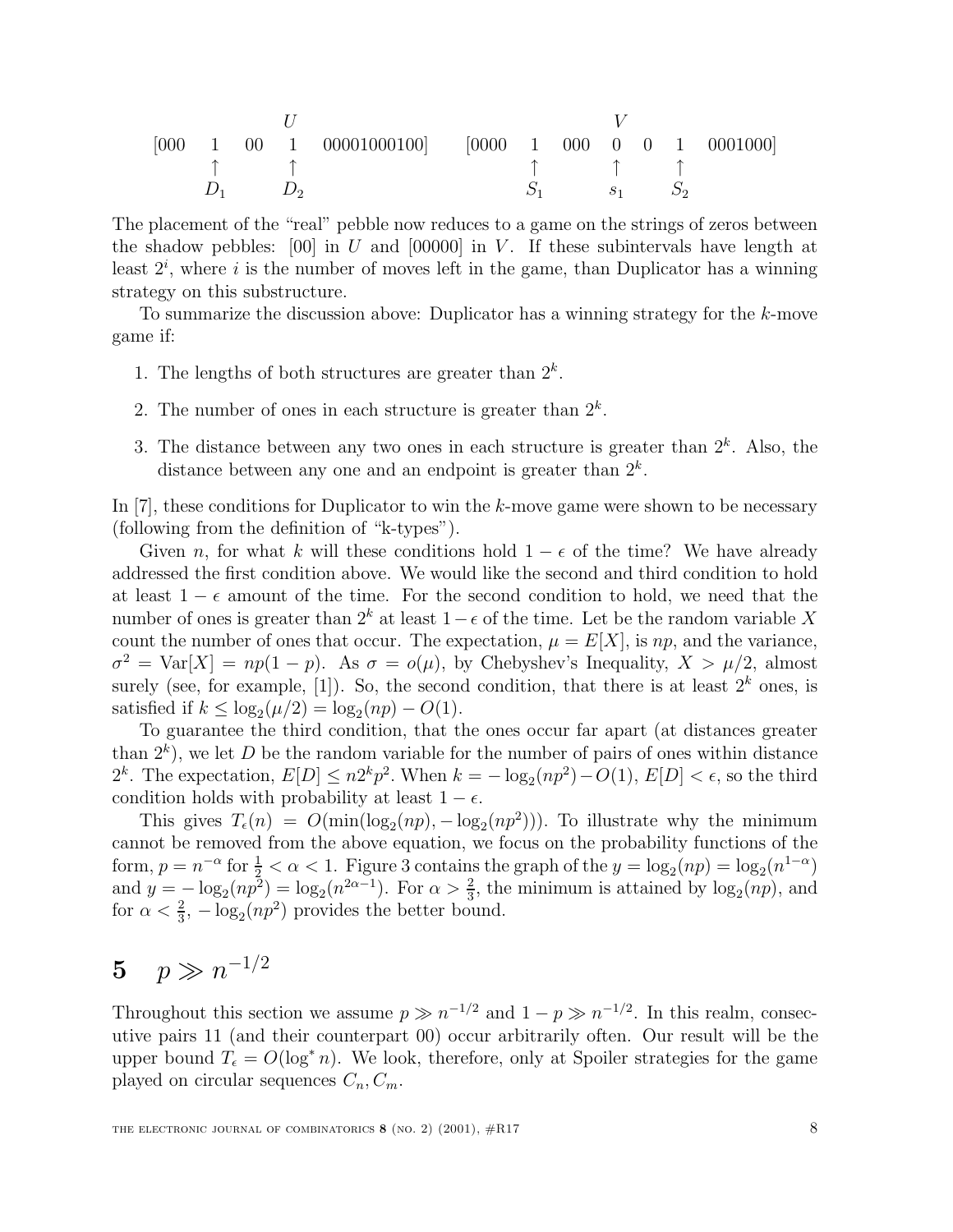

Figure 3: The functions,  $\log_2(np)$  and  $-\log_2(np^2)$  for  $p = n^{-\alpha}$  and  $\frac{1}{2} < \alpha < 1$ .

Spoiler begins (see Figure 4) by playing  $s_1, s_2 \in C_m$  to which Duplicator responds by playing some  $d_1, d_2 \in C_n$  Thereafter, all Spoiler's plays in  $C_m$  will be in  $[s_1, s_2]$  and all his plays in  $C_n$  will be in  $[d_1, d_2]$ . (Formally,  $[s_1, s_2]$  is  $s_1, s_2$  and those x with  $cc(s_1, x, s_2)$ .) As Duplicator must preserve the ordering, cc, she must also play in these intervals. Thus, it will suffice to show that Spoiler can win the EF game on these intervals. To simplify the arguments, we will encode the bit strings into strings of As and Bs, with 11 encoding to A and 101 to B (see Section 5.1.1). We show that it suffices for Spoiler to win a game on the encoded strings (see Theorem 1).

We show in Section 5.2 that all patterns w of  $\{A, B\}$  of fixed length occur almost surely in the encoding of some interval of  $C_{n,p}$ . In Section 5.1.2 we show that there are  $w \in \{A, B\}^*$  that can be distinguished from any  $w' \in \{A, B\}^*$  of length at most  $Tower(k)$ in approximately 5k moves (the function  $Tower(k)$  is defined inductively as  $Tower(0) = 1$ and  $Tower(k + 1) = 2^{Tower(k)}$  for  $k > 0$ ). This leads us to the Main Result (Theorem 5 in Section 5.3) that  $T_{\epsilon}(n) = O(\log^* n)$ . For very large m, the random  $C_m$  with high probability has a subinterval that encodes to the pattern w above. Spoiler picks that subinterval in  $C_m$ . For all structures of size n or smaller, Spoiler will win because the second structure is just not large enough to contain a pattern  $w'$  indistinguishable from  $w$ .

## **5.1 Logic**

In this section, we define the encoding function,  $ENC$ , and show that if Spoiler has a winning strategy for the the k-move game on the encoded structures, then he has a winning strategy for the  $(k + 2)$ -move game on the original structures.

The rest of this section focuses on showing that there are  $Tower(k)$  different structures that can be distinguished by the  $(5k - 8)$ -move game. From this, we find a sequence  $w_0$ which can be distinguished from all sequences w of length at most  $Tower(k)$  in only  $5k-3$ moves.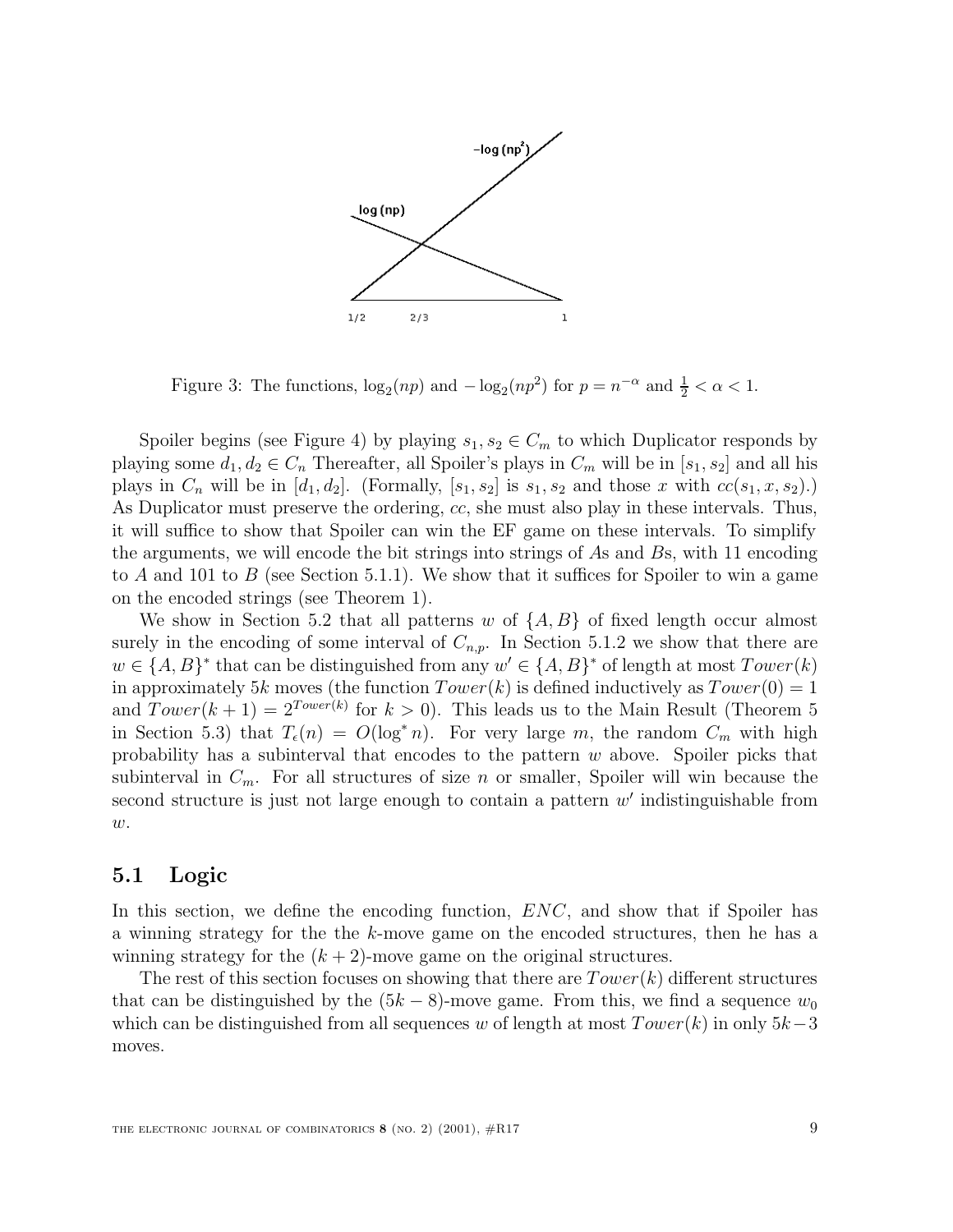

Figure 4: Spoiler first chooses an interval from the circular sequence. The string is then encoded into a string of  $A$ 's and  $B$ 's.

#### **5.1.1 Encoding**

To get our results, it will suffice to focus on just two pairs of ones:  $A = 11$ " and  $B = 101$ ", and ignore all other occurrences of pairs. We show first that given two intervals,  $w_1$  and  $w_2$ , if Spoiler wins the k-move game played on encoded sequences,  $ENC(w_1)$  and  $ENC(w_2)$ , then Spoiler will win the  $(k+2)$ -move game played on the original sequences,  $w_1$  and  $w_2$ .

We define an encoding function  $ENC: \{0,1\}^* \to \{A,B\}^*$  as follows. Each 1 followed by 1 is encoded as  $A$ , each 1 followed by 01 is encoded as  $B$ , all other symbols are ignored.

**Theorem 1** : Let  $w_1, w_2 \in \{0, 1\}^*$ . If  $ENC(w_1) \not\equiv_k ENC(w_2)$  then  $w_1 \not\equiv_{k+2} w_2$ .

*Proof:* If  $ENC(w_1) \neq_k ENC(w_2)$ , then Spoiler has a winning strategy on the kmove game played on the encoded structures of strings of  $\{A, B\}^*$ . Let  $S_i$  be Spoiler's *ith* move, following his winning strategy, on the encoded structures,  $ENC(w_1)$  and  $ENC(w_2)$ . Translate Spoiler's *i*th move,  $S_i$ , to a move on the original structure,  $s_i$ , by playing the first element of the corresponding pair. For example, if Spoiler moved on the third element of  $ABABAAB$  in the encoded structure, then his move,  $s_i$ , on the original structure would be the first one that occurs in the second pair of "11." Duplicator responds with her move,  $d_i$ , on the other original structure. Her move must be on a one for the game to continue. Moreover, if Spoiler's move on the encoded structures was an A, then Duplicator must have played the first one of a pair "11", and if Spoiler played a B, the Duplicator must play in the original structure on the first one of "101." If not, in an additional two moves, Spoiler can distinguish "11" or "101" from the string Duplicator.

Thus, with an additional two moves in the original structures, we can distinguish the strings, and Spoiler wins the  $(k + 2)$ -move game on the original structures.

#### **5.1.2 Equivalence Classes**

The k-move Ehrenfeucht-Fraisse game induces equivalence classes on the structures. We will say that two structures  $\mathcal{M}_1$  and  $\mathcal{M}_2$  are **equivalent** (with respect to k), if Duplicator has a winning strategy for the k-move game,  $\mathcal{M}_1 \equiv_k \mathcal{M}_2$ . A well-known, but not obvious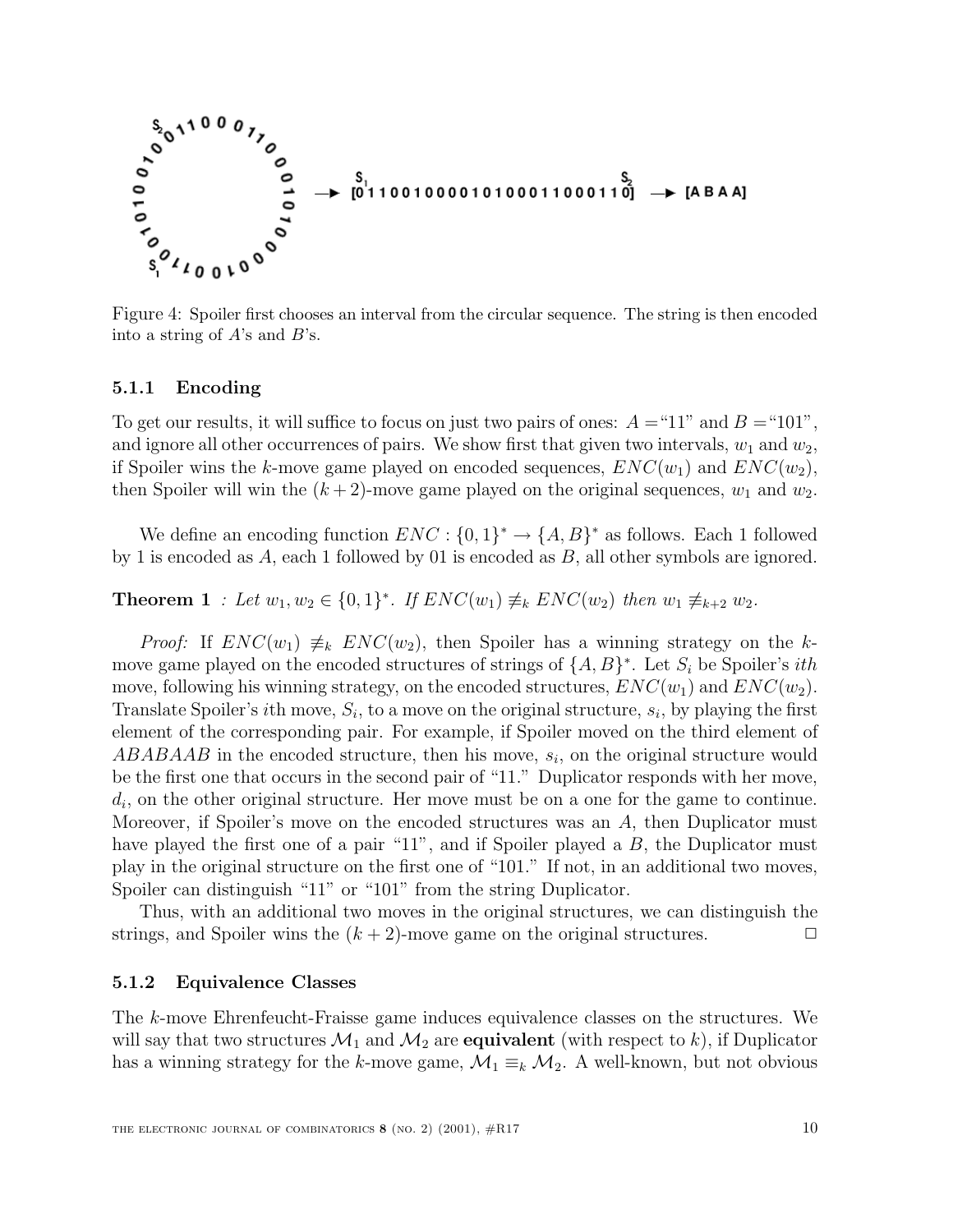fact, is that the number of equivalence classes with respect to the  $k$ -move game is finite (see [3] for details).

**Theorem 2** The number of  $\equiv_{(5k-8)}$ -classes is greater than  $Tower(k)$  for  $k \geq 2$ .

*Proof:* We proceed by induction on k. For the base case  $k = 2$  we observe that the bit strings 00, 01, 10, 11 are mutually inequivalent with respect to  $\equiv_2$ , hence there are at least  $Tower(2) = 4 \equiv_2$ -classes.

For the inductive step, assume there are more than  $Tower(k)$  equivalence classes for the  $(5k - 8)$ -move game, and show that there are more than  $Tower(k + 1)$  equivalence classes for the  $(5(k+1)-8)$ -move game. We begin by expanding the alphabet to include a marker, M, to simplify the arguments.

By inductive hypothesis, there exist more than  $Tower(k)$  equivalence classes for the  $(5k-8)$ -move game. Let  $E = \{e_1, e_2, \ldots, e_T\}$  be representatives of these  $T > Tower(k)$ classes. For any subset,  $A = \{a_1, a_2, \ldots, a_m\} \subseteq E$ , let  $w_A$  be the string:

$$
Ma_1Ma_2M\ldots Ma_mM
$$

where M is a marker. This string belongs to an extended alphabet of  $\{0, 1, M\}$ .

We claim that for any two subsets  $A = \{a_1, a_2, \ldots, a_m\}, B = \{b_1, b_2, \ldots, b_l\} \subseteq E$ , if  $A \neq B$ , then  $w_A \neq_{(5k-6)} w_B$ . We need to show Spoiler wins the  $(5k-6)$ -move game. If  $A \neq B$ , then, without loss of generality, there exists  $a' \in A$  such that  $a' \notin B$ . Assume Spoiler plays the markers on either side of  $a' \in A$ :

$$
[Ma_1 Ma_2 M \dots M \quad a' \quad M \quad \dots a_m M] \qquad [Mb_1 Mb_2 M \dots Mb'M \dots b_m M]
$$
  

$$
\uparrow \qquad \uparrow \qquad [Mb_1 Mb_2 M \dots Mb'M \dots b_m M]
$$
  

$$
S_1 \qquad S_2
$$

Duplicator must respond by playing markers on  $w_B$  that surround some element of B, say b'. By choice,  $a' \notin B$ , and  $a' \neq b'$ . Since a' and b' are distinct representatives of the  $\equiv_{(5k-8)}$  equivalence classes, this gives that  $a' \not\equiv_{(5k-8)} b'$ . Spoiler has a winning strategy for the  $(5k - 6)$ -move game on the intervals  $w_A$  and  $w_B$ .

The above argument is for the extended alphabet of  $\{0, 1, M\}$ . Instead of the extra symbol  $M$ , we could have been encoded the three letter alphabet by sequence of zeros and ones. For example,  $f : \{0, 1, M\} \to \{0, 1\}^*$  such that  $f(0) = "1", f(1) = "10,"$  and  $f(M) =$  "100." If we now play the game on these strings in  $\{0, 1\}$ , we follow the strategy above with the following addition: if Spoiler plays  $i$  in the structures on the three letter alphabet, then Spoiler now plays the the first element of the encoded substring,  $f(i)$ . In the worst case (where Duplicator plays on a different encoded symbol on the  $(5k - 6)$ th move), Spoiler needs three more moves to distinguish the encoded symbols. Thus, Spoiler needs  $5k - 3 = 5(k + 1) - 8$  moves to distinguish any two subsets. So, the number of  $\equiv_{(5(k+1)-8)}$  equivalence classes is more than  $Tower(k+1)$ .  $\Box$ 

**Corollary 1** There exists a sequence,  $w_0 \in \{0,1\}^*$  such that for all sequences, w, if  $w \equiv_{5k-3} w_0$ , then  $|w| > Tower(k)$ .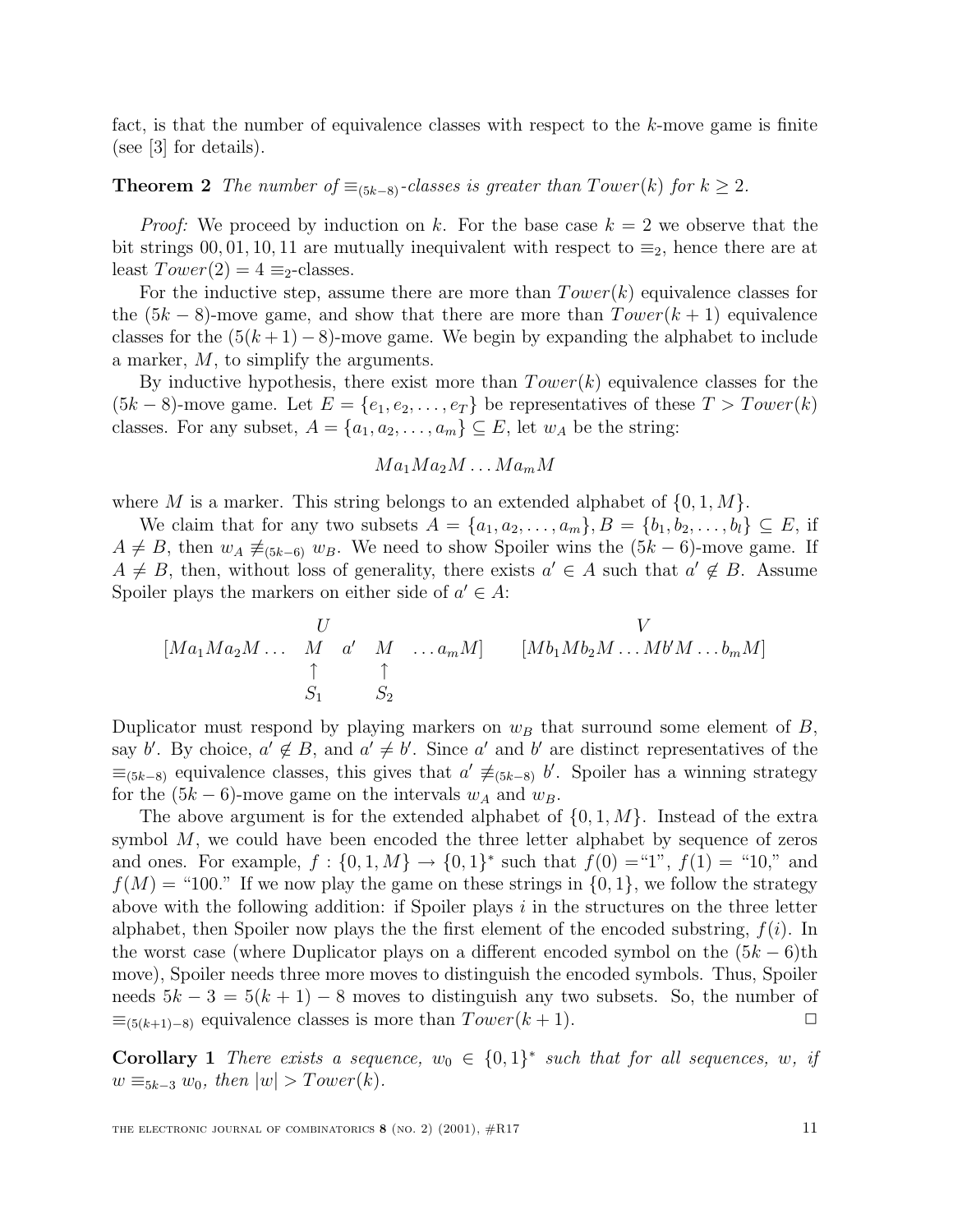*Proof:* Let  $E = \{e_1, e_2, \ldots, e_T\}$  be representatives of the equivalence classes for the  $(5k - 8)$ -move game. We first expand the alphabet to  $\{0, 1, M\}$  and let  $w_0^*$  $[Me<sub>1</sub>Me<sub>2</sub>M ... Me<sub>T</sub>M]$  the concatenation of all the  $\equiv_{(5k-8)}$  representatives. Then let  $w_0 = f(w_0^*) \in \{0,1\}^*$  with the encoding f given in Theorem 2.

For any  $w \equiv_{(5k-3)} w_0$ , w must contain a representative of each  $\equiv_{(5k-8)}$  equivalence class. Otherwise, Spoiler could distinguish w and  $w_0$  in  $(5k-3)$  moves using the strategy outlined in the proof of Theorem 2. The length of  $w$  is larger than the number of representatives of  $\equiv_{(5k-8)}$  classes (since it contains all of them) which is greater than  $Tower(k)$ , by Theorem 2. Theorem 2.  $\Box$ 

## **5.2 Probability**

We show that all patterns of  $\{A, B\}$  of fixed length occur with positive probability in the encoding of  $C_{n,p}$ . We begin by showing that any string of  $\{A, B\}$  occurs with positive probability.

**Theorem 3** Let  $p = p(m) \sim m^{-1/2}$ . Let  $\vec{v} = X_1 \cdots X_s \in \{A, B\}^*$ . Then the probability that  $ENC(U_{m,p}) = \vec{v}$  is at least  $\frac{1}{e^2s!}(1-o(1))$ . The asymptotics are for fixed  $\vec{v}$  as  $m \to \infty$ .

*Proof:* For any  $1 \le u_1 < \ldots < u_s \le m-4$  with all  $u_{i+1} - u_i \ge 5$ , consider the event  $E[\vec{v},\vec{u}]$  that

- When  $X_i = A$ , the U sequence starting at  $u_i$  goes 11000.
- When  $X_i = B$ , the U sequence starting at  $u_i$  goes 10100.
- There are no strings 11 nor 101 in the U string other than these  $s$ .

Then  $E[\vec{v}, \vec{u}]$  has probability at least  $[p^2(1-p)^3]^s(1-p^2)^{2m}$ . The first term is the probability of those particular 5s entries. For the second term we have less than  $2m$  potential pairs of ones adjacent or one apart and each has probability  $1-p^2$  of not being there. From the FKG inequality (the easy part of Janson's Inequality, see [1]) the probability that none are there is at least  $1 - p^2$  to the power which is the number of those events. The events E[ $\vec{v}, \vec{u}$ ] are disjoint over all  $\vec{u}$  and the number of  $\vec{u}$  is ∼ m<sup>s</sup>/s!. Hence the event that some  $E[\vec{v}, \vec{u}]$  holds is at least asymptotically

$$
\frac{m^s}{s!} [p^2 (1-p)^3] (1-p^2)^{2m} \sim \frac{1}{e^2 s!}
$$

**Theorem 4** Let  $p = p(n)$  satisfy  $n^{-1/2} \ll p(n) \leq 1/2$ . Let  $\vec{v} = X_1 \cdots X_s \in \{A, B\}^*$  be fixed. Then almost surely  $C_{n,p}$  has a substring that encodes to  $\vec{v}$ .

*Proof:* First, assume  $p(n) = o(1)$ . Set  $m = |p^{-2}|$  so that  $m \to \infty$  and  $m = o(n)$ . Split  $C_{n,p}$  into  $\lfloor n/m \rfloor$  disjoint strings of length m. Each encodes to  $\vec{v}$  with probability ∼  $\frac{1}{e^{2}/s!}$ . They are independent so the probability that none encodes to  $\vec{v}$  is at most  $(1 - \frac{1}{e^2 s!})^{\lfloor n/m \rfloor}$ which goes to zero. Finally, if  $p(n)$  is bounded from below by a positive constant then almost surely  $C_{n,p}$  contains any particular substring and hence one that encodes to  $\vec{v}$ .  $\Box$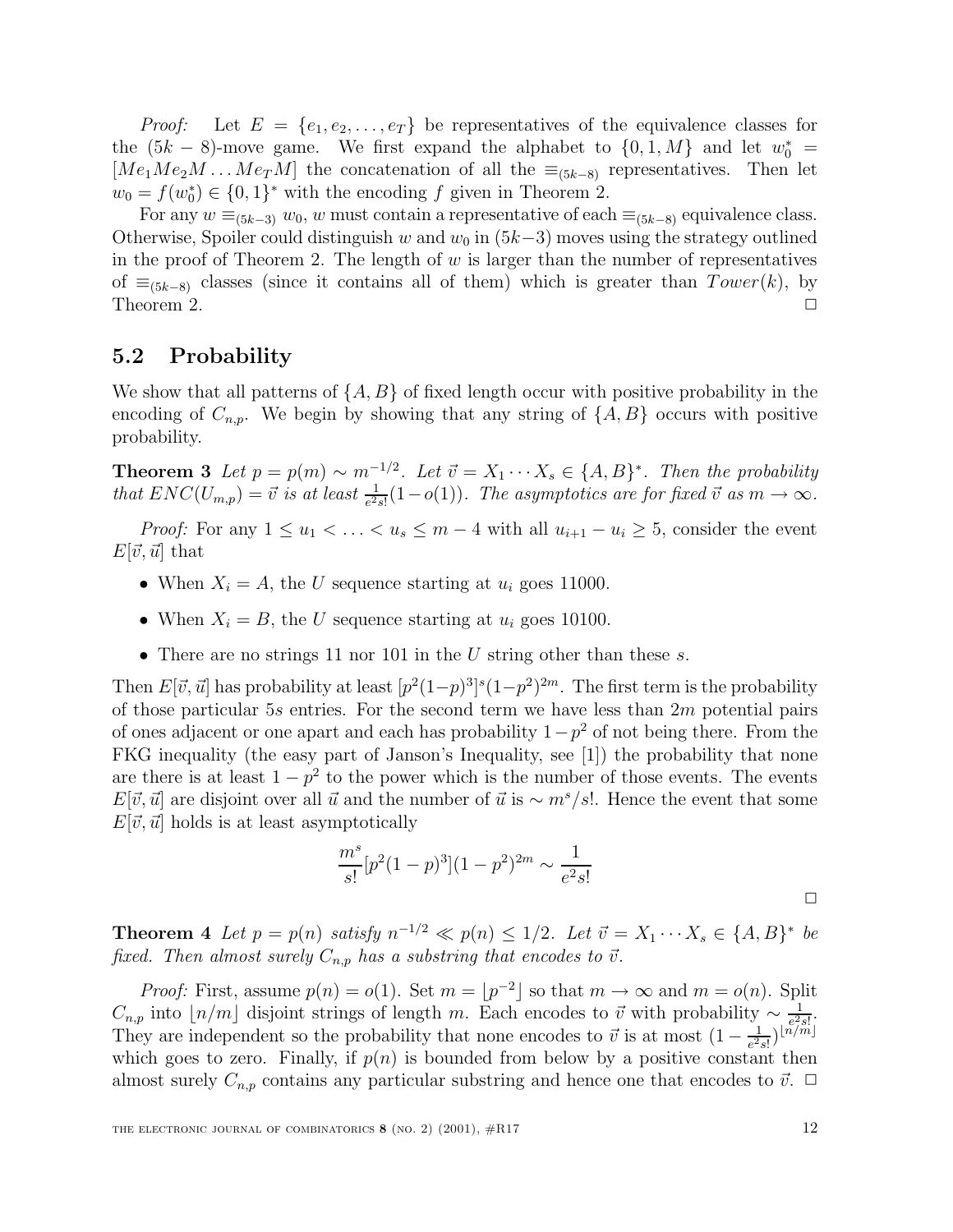### **5.3 Main Result**

**Theorem 5** Assume  $p(n) \gg n^{-1/2}$  and  $1 - p(n) \gg n^{-1/2}$  and  $\epsilon > 0$  is fixed. If  $n \leq$ Tower(k), then  $T_{\epsilon}(n) < 5k+1$ . In particular,  $T_{\epsilon}(n) = O(\log^* n)$ .

*Proof:* Fix k (and don't worry about n at this point). Let  $w_0$  be the string from Corollary 1. So,  $w_0$  has the property that if  $w \equiv_{5k-3} w_0$ , then  $|w| > Tower(k)$ . Let  $\vec{v}$  be the encoding of  $w_0$  into  $\{A, B\}^*$  described in Section 5.1.1. Note that  $\vec{v}$  is a fixed string. So, by Theorem 4, for sufficiently large m,  $C_m$  contains a substring encoding  $w_0$  with probability at least  $1 - \epsilon$ . The choice of m depends on k and  $w_0$ , but not on n.

Now, to show  $T_{\epsilon}(n) < 5k+1$  is the same as showing that for some  $n_1, n_2 \geq n$ , Spoiler wins the  $(5k+1)$ -move game on independent structures of size  $n_1$  and  $n_2$  with probability at least  $\epsilon$ . Since we need to show this only for some  $n_1$  and  $n_2$ , let  $n_1 = m$  (from the application of Theorem 4 above), and let  $n_2 = n$ .

Consider the  $(5k + 1)$ -move Ehrenfeucht-Fraisse game with such a  $C_m$  and any  $C_n$ . Spoiler first selects  $s_1, s_2 \in C_m$  so that  $[s_1, s_2]$  encode to  $w_0$ . Duplicator selects  $d_1, d_2 \in C_n$ and  $[d_1, d_2]$  encodes to some w. Since  $w \subseteq C_n$ ,  $|w| \leq n$ . *n* is less than  $Tower(k)$ , so  $w \neq_{5k-3} w_0$  by the construction of  $w_0$  in Corollary 1.

From Theorem 1, Spoiler distinguishes the bit strings on  $[s_1, s_2]$  and  $[d_1, d_2]$  in the  $5k-3+2$  remaining moves. This gives  $C_m \not\equiv_{5k+1} C_n$  for every  $C_n$ . By Theorem 4,  $C_m$ has the desired substring w<sub>0</sub> with probability  $1 - \epsilon$ . So,  $C_m \neq_{5k+1} C_n$  with probability  $1 - \epsilon > \epsilon$  (for  $\epsilon < \frac{1}{2}$ ). This gives that  $T_{\epsilon}(n) < 5k + 1$ . Since  $n \leq \textit{Lower}(k)$ , this implies  $T_{\epsilon}(n) = O(\log^* n).$ 

# **6 Conclusion and Future Work**

We give bounds for roughly how quickly the Zero-One Laws converge for random bit strings and random circular bit sequences. We show that for random bit strings and random circular sequences of length n generated with a low probability ( $p \ll n^{-1}$ ),  $T_{\epsilon}(n) =$  $\Theta(\log_2 n)$ . For random bit strings and circular sequences with isolated ones  $(n^{-1} \ll p \ll p)$  $n^{-1/2}$ ,  $T_{\epsilon}(n) = O(\min(\log_2 np, -\log_2 np^2))$ . For  $n^{-1/2} \ll p$  and  $(1-p) \ll n^{-1/2}$ , we show that  $T_{\epsilon}(n) = O(\log^* n)$  for random circular sequences.

While we have restricted our attention to random bit strings the tenacity function can be defined whenever there is a Zero-One Law. Can we get similar bounds on the tenacity function for other random structures such as random graphs and random trees?

For the last case we considered, where  $n^{-1/2} \ll p$  and  $(1-p) \ll n^{-1/2}$ , we achieved an upper bound for all such p and all  $\epsilon > 0$ . The question naturally arising is whether one can get matching lower bounds. One needs some caution, for some p, such as  $n^{-1/3}$ , the Zero-One Law itself fails so that  $T_{\epsilon}(n)$  does not approach infinity. Further, one might be extremely close to a threshold function. If  $p = n^{-1/3}q(n)$  where  $q(n)$  approaches infinity extremely slowly, say the inverse Ackermann function, then certainly  $T_{\epsilon}(n)$  would be of lower order. Still, it seems reasonable to conjecture, for example, that if  $p = n^{-\alpha}$  and the Zero-One Law holds then  $T_{\epsilon}(n)$  is of the order  $\log^*(n)$ .